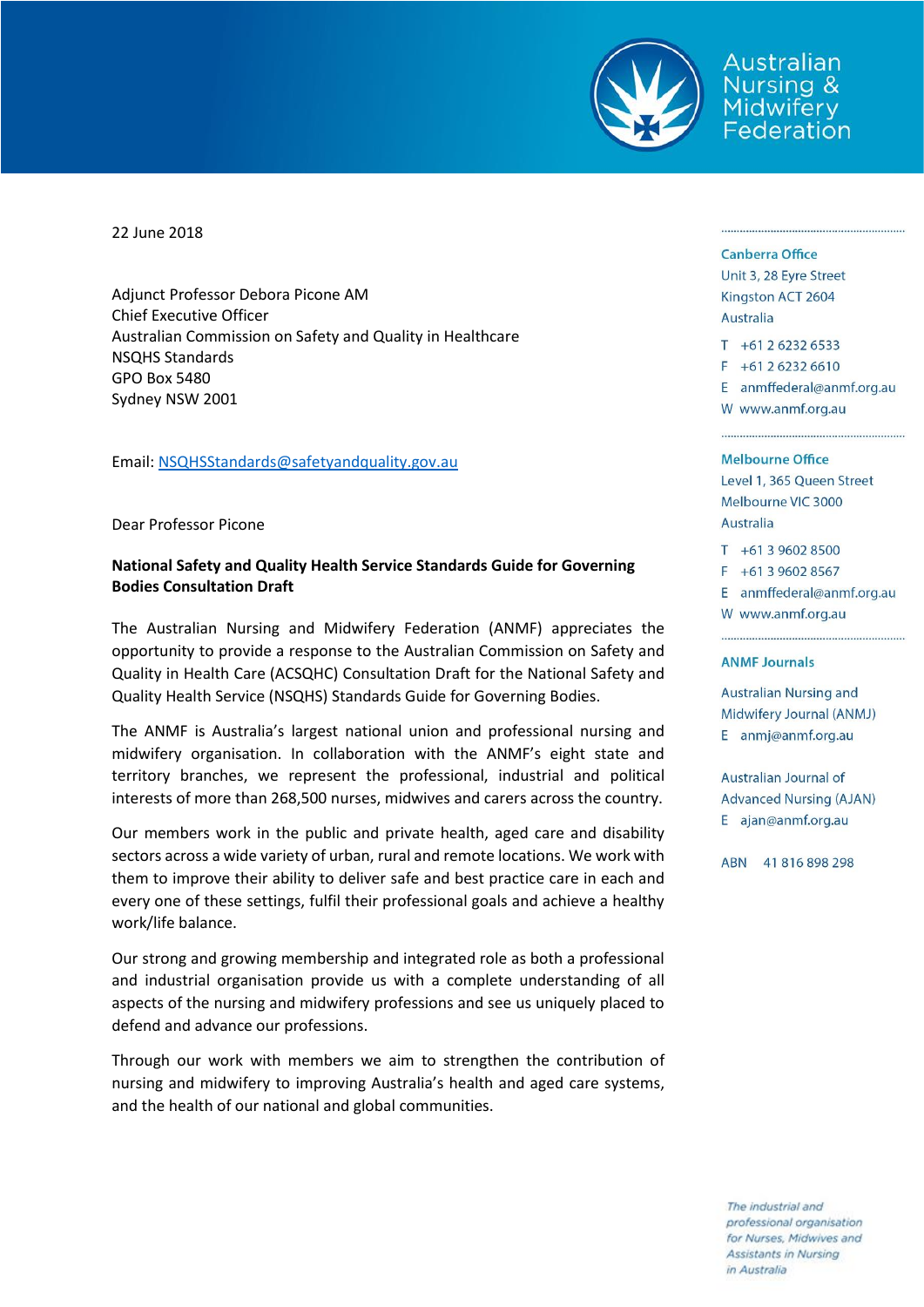

Australian ursina & idwifery ederation

It is the view of the ANMF that the NSQHS Standards Guide for Governing Bodies document reads well overall and will serve as a useful resource for its intended audience.

However, we are concerned about information provided in the section *Credentialing and scope of practice Actions 1.23 and 1.24* on pages 32-33, which is not an accurate reflection from a nursing and midwifery perspective. With regard to scope of practice for nurses and midwives there are a range of factors which define scope of practice. While the health service organisation has a role, this is through enabling nurses and midwives to work to their full scope of practice by way of organisational policies and procedures, and employment job descriptions. The professional scope of practice is ultimately defined by what the individual nurse or midwife is educated, competent and authorised to practise governed by legislation, regulation, education and professional requirements.

Again, from the nursing and midwifery professions' perspective, the ANMF is opposed to credentialing for nurses and midwives. Our national position statement, enclosed, details our concerns with credentialing for our professions. The means by which health service organisations can determine that a nurse or midwife is suitably educated and qualified to practice in a safe, competent and ethical manner is provided by the NMBA under the *Health Practitioner Regulation National Law and Other Legislation Amendment Act 2017* (the National Law). Health service organisations should be directed to the Australian Health Practitioner Regulation Agency (AHPRA) national register for this information.

Given the differences between medical and nursing/midwifery clinicians regarding credentialing, and our opposition to credentialing for nurses and midwives, we request the section headed *Credentialing and scope of practice* be reworded to: *Credentialing and scope of practice for medical clinicians*.

The process outlined in *Action 1.24* is clinical privileging and the terminology used in the Standards Guide should be amended accordingly.

We appreciate the opportunity to participate in this consultation process and provide our feedback on behalf of our membership. Should you require further information on this matter, please contact Julianne Bryce, Senior Federal Professional Officer, ANMF Federal Office, Melbourne on 03 9602 8500 or [julianne@anmf.org.au.](mailto:julianne@anmf.org.au)

Yours sincerely

Annie Butler Federal Secretary ANMF